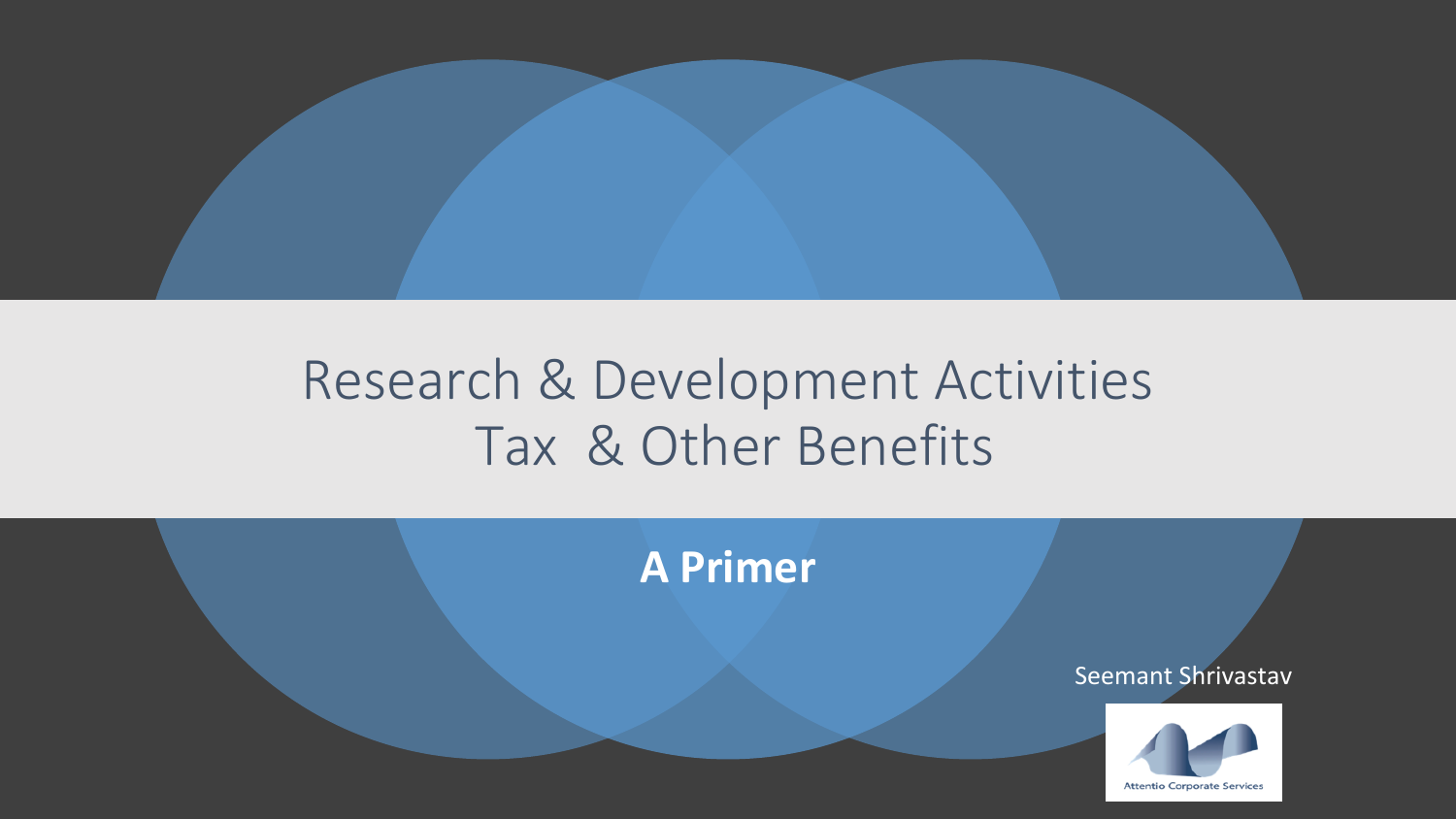#### **Contents**

- Legislation
- Eligibility
- Process
- Tax benefits
- Other Benefits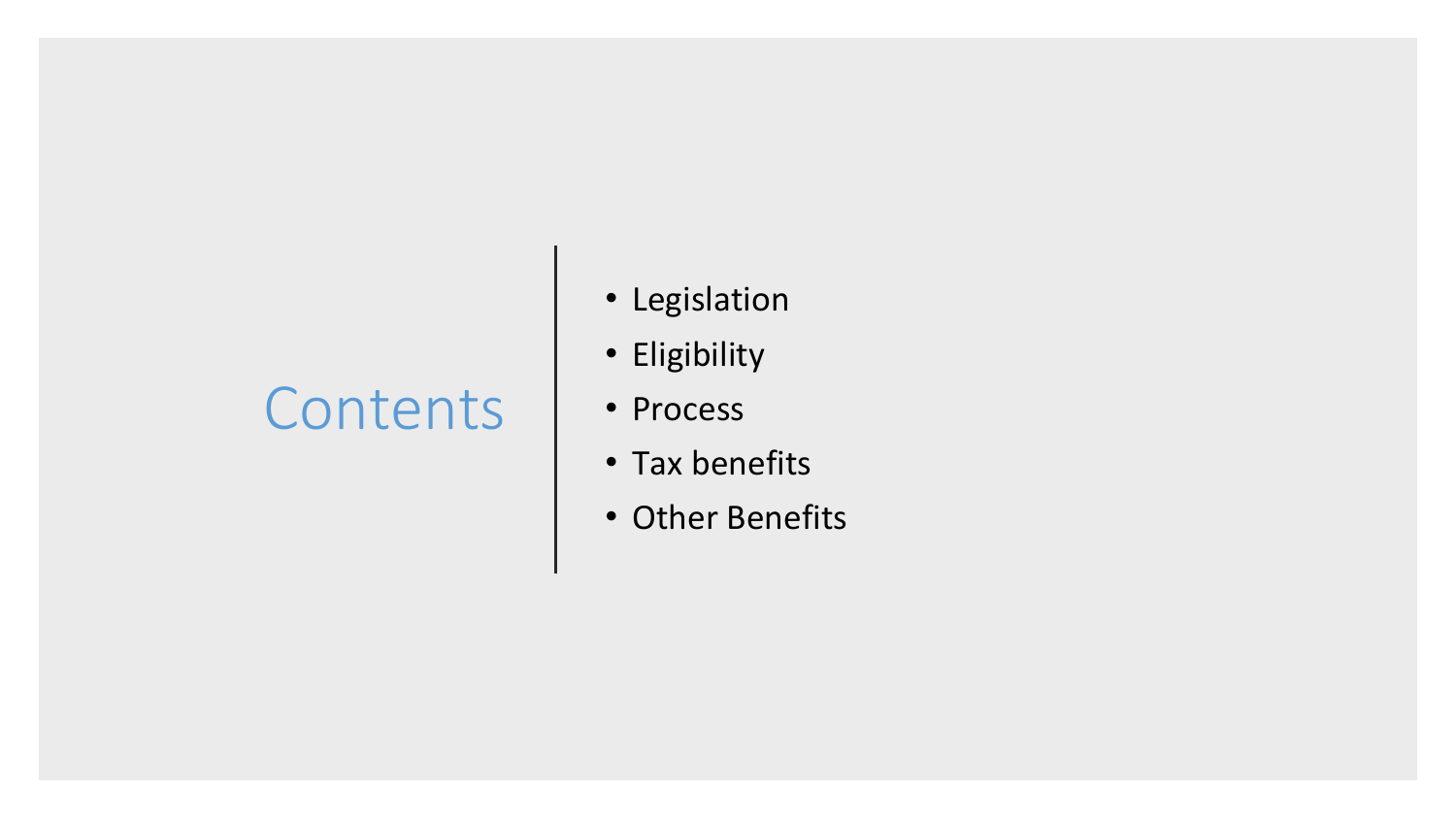# Qualified R&D Units Recognition & benefits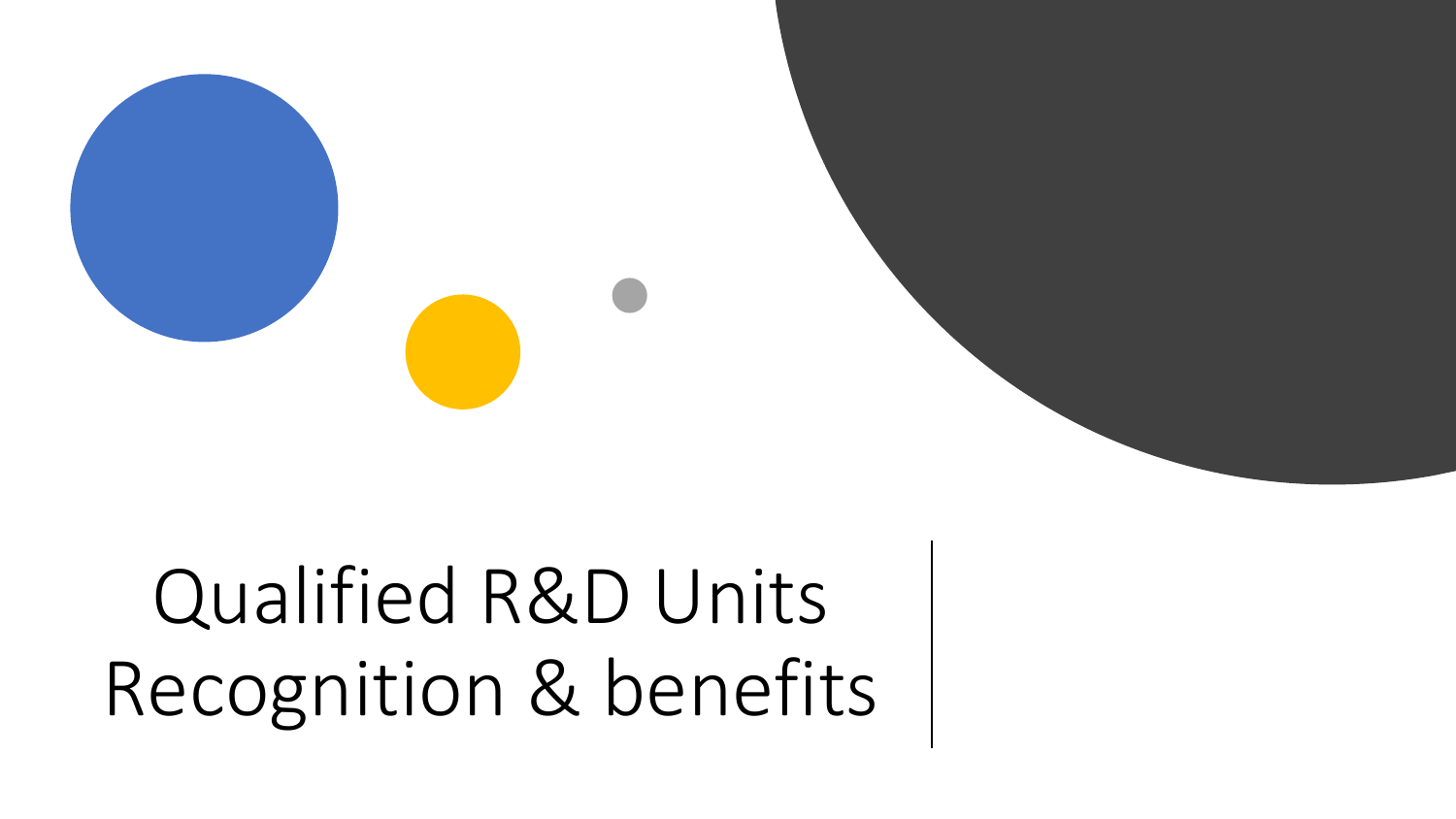#### Legislation (Eligible Activities)

The Government of India in its endeavour to promote commercial R&D has over the years provided incentives & tax breaks to companies carrying out R&D. The main activities which are covered in R&D are:

- **New Product development**, either a new product or an improved product which the company is already making.
- **New Process development:** the processes can be related to cost reduction of existing product. Value addition, benchmarking, reverse engineering of existing product are comes in process development.
- **New Production Process development:** if a company is changing their production process for cost reduction of their existing product it comes under this.
- **Import Substitution:** if a company is developing any product which can replace, an existing imported product in the market, it's called import substitution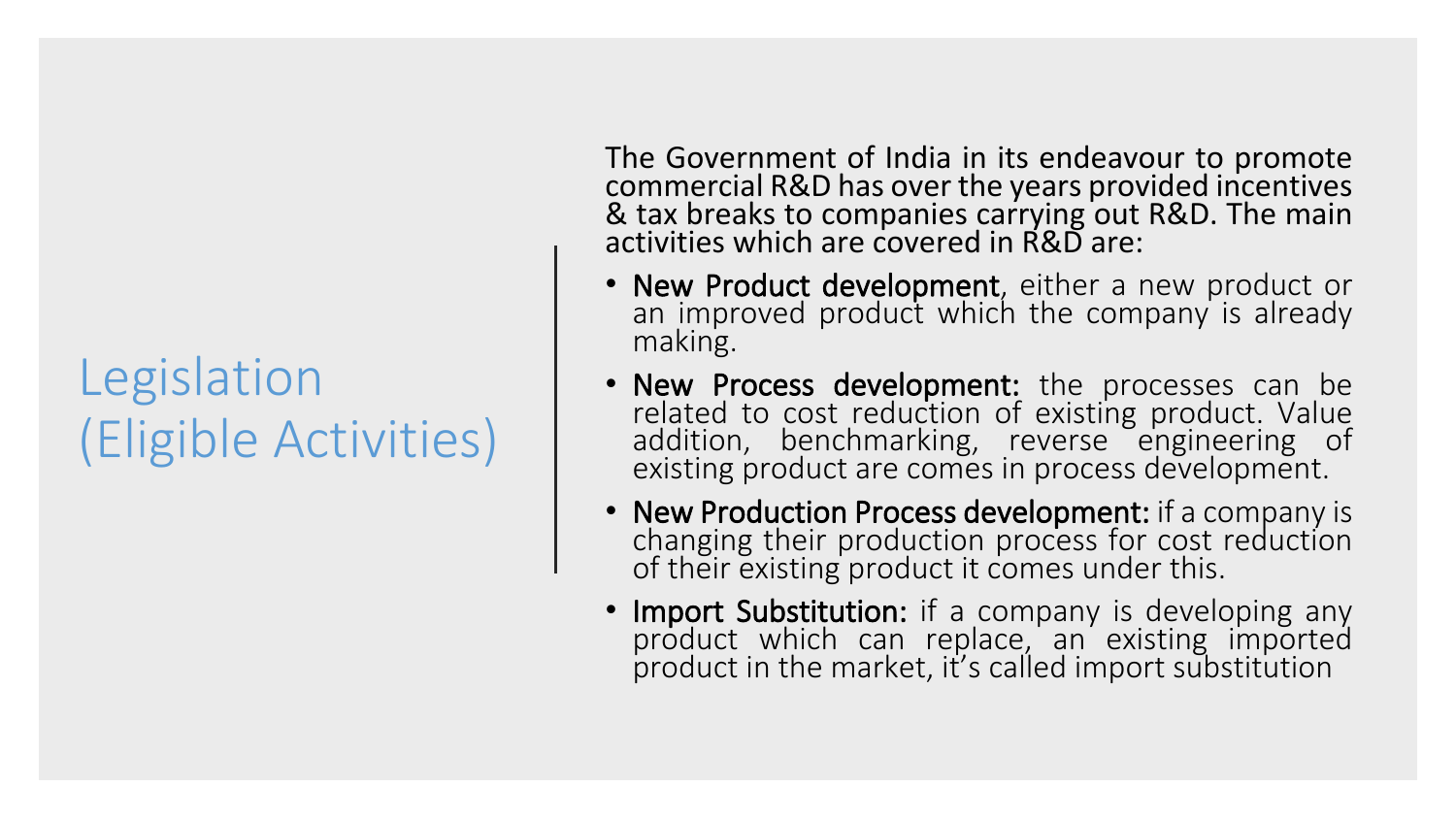## **Eligibility**

The prescribed authority for providing these benefits is Department of Scientific & industrial research. It is a part of Ministry of science and technology.

#### **Eligible Entities**

- The applicant should be a company registered under Companies Act, 2013
- The company shall be eligible for consideration only after the completion of three financial years after formation with regular source of income in last 2 years.
- The companies seeking recognition to their inhouse R&D units should be engaged in manufacture or production or in rendering technical services
- Companies to maintain separate records (incl diff marked & coloured vouchers) for R&D Units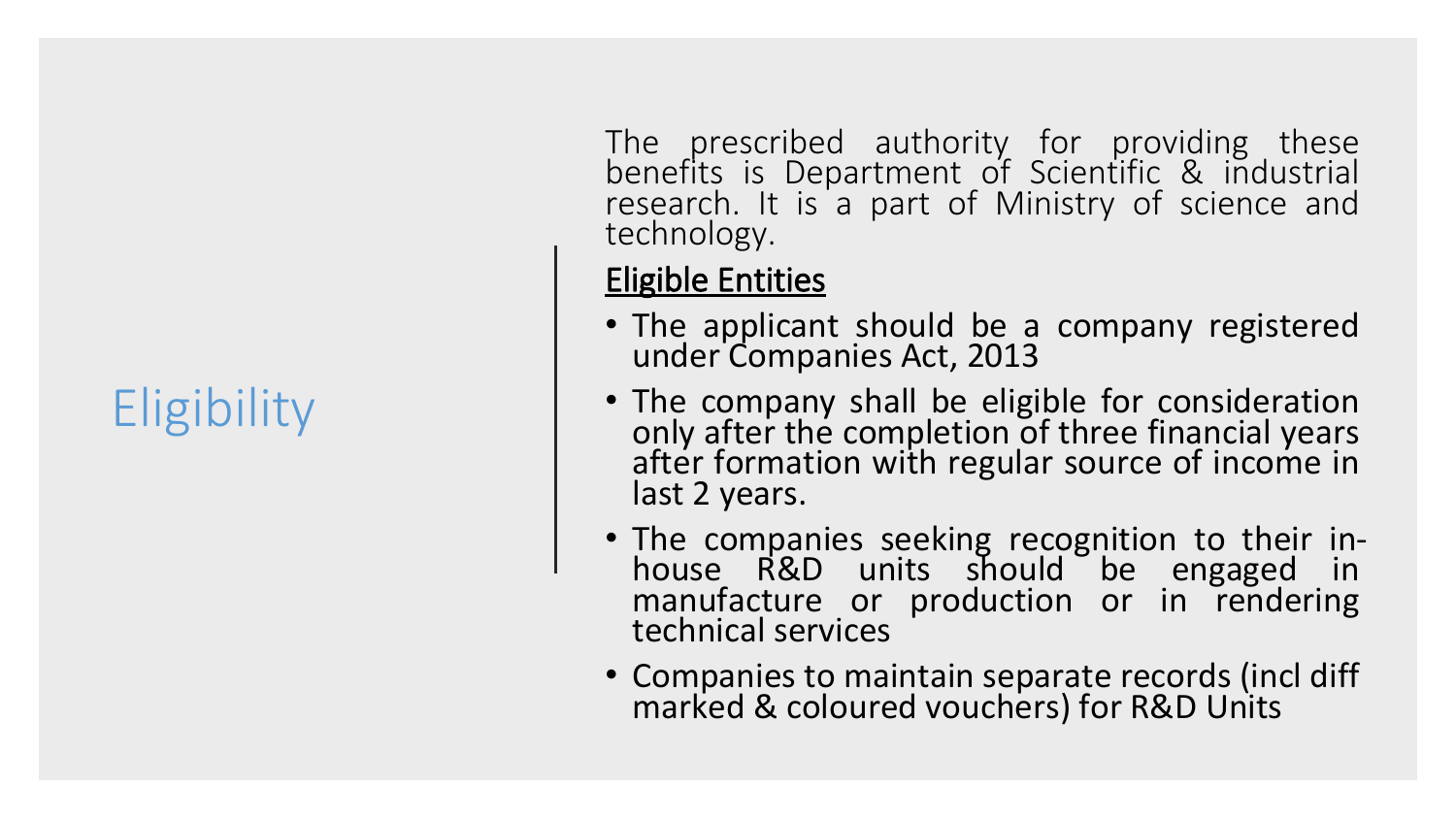### Eligibility (Contd)

#### **Eligible Entities**

- The companies seeking recognition to their in -house R&D units should be engaged in manufacture or production or in rendering technical services.
- Companies fully engaged in contract research are also eligible for consideration provided independent infrastructure is available for research activities. Those engaged in research only at present but have plans to start manufacture at a later date may also be considered for the recognition, if there is a potential.
- The R&D unit(s) should not be located in residential areas but should be operating in premises authorized by the relevant Central/State Government.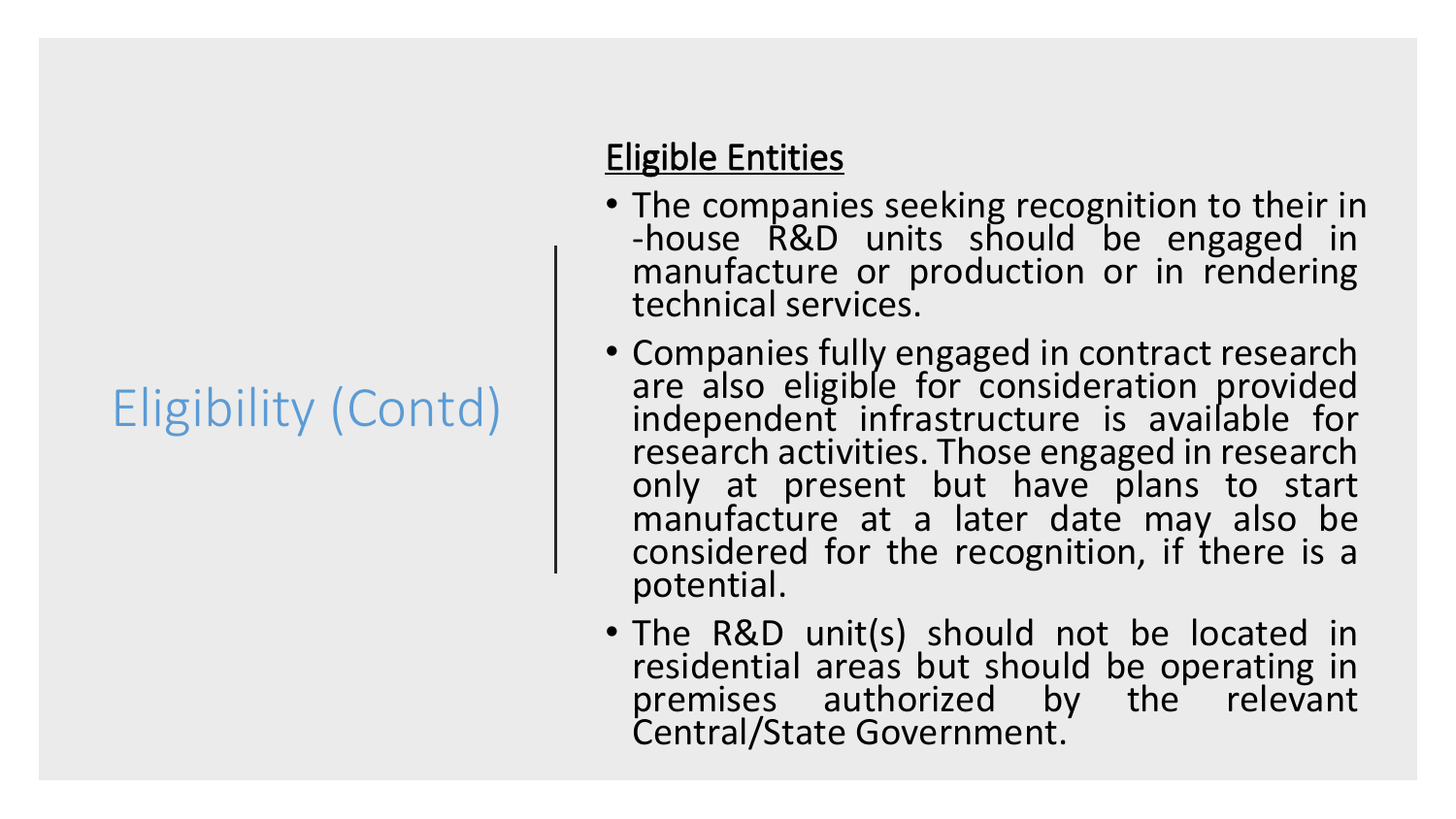#### Process

- Companies typically apply for the recognition & the process takes approximately 3 months from the application submission.
- Approval is granted by DSIR generally after visiting the facility by doing physical inspection of R&D centre
- It generally takes 4 to 5 months from application submission to Approval. However the time frame is totally depend on DSIR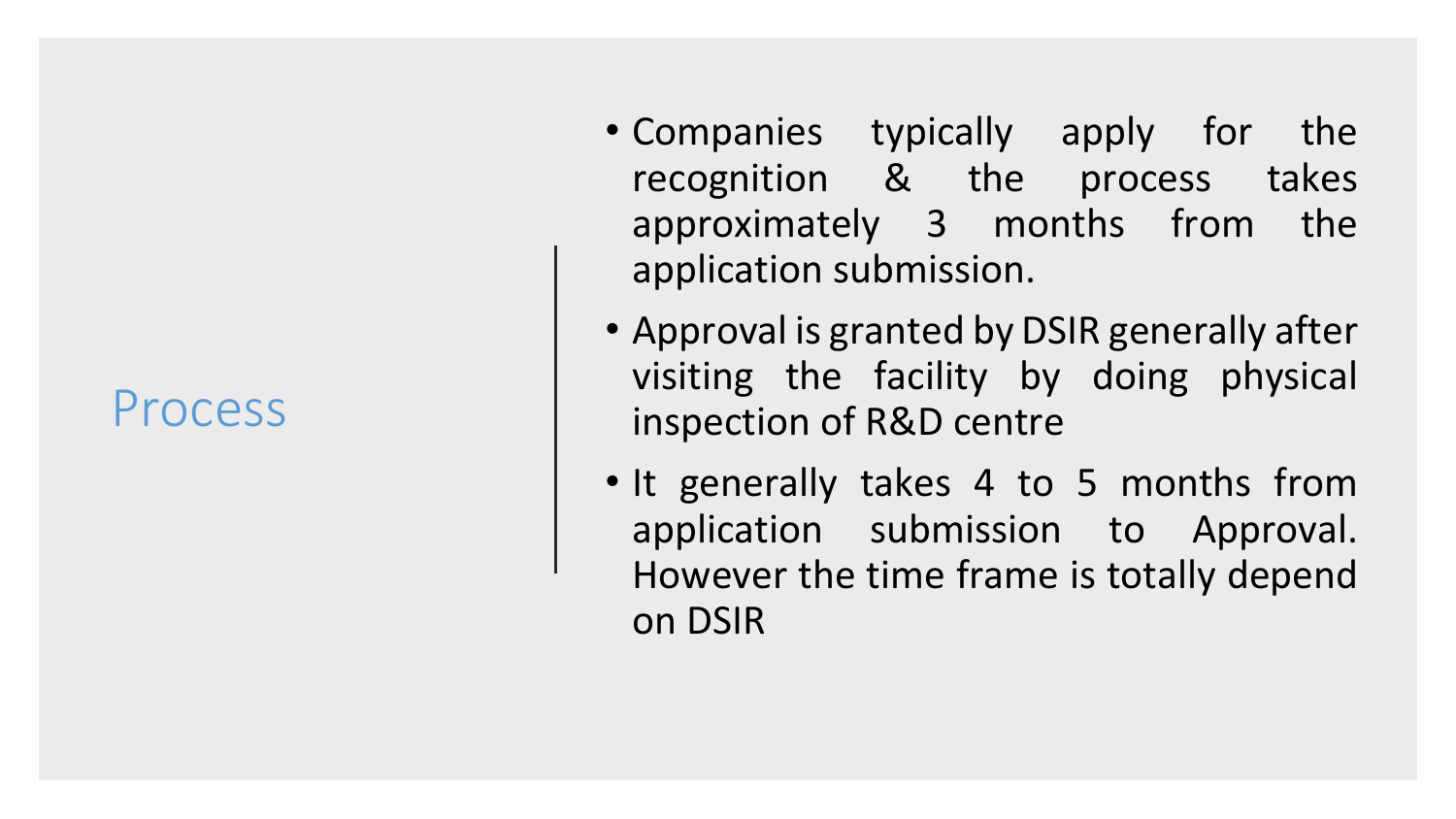#### Tax Benefits

- Direct taxes: You can avail 150% of capital & Revenue expenses which you incurred in R&D for new Product/Process development.
- In-Direct taxes: Custom Duty will be waived off on capital equipment such as design & simulation software, proto development, validation equipment, lab furniture either imported for R&D use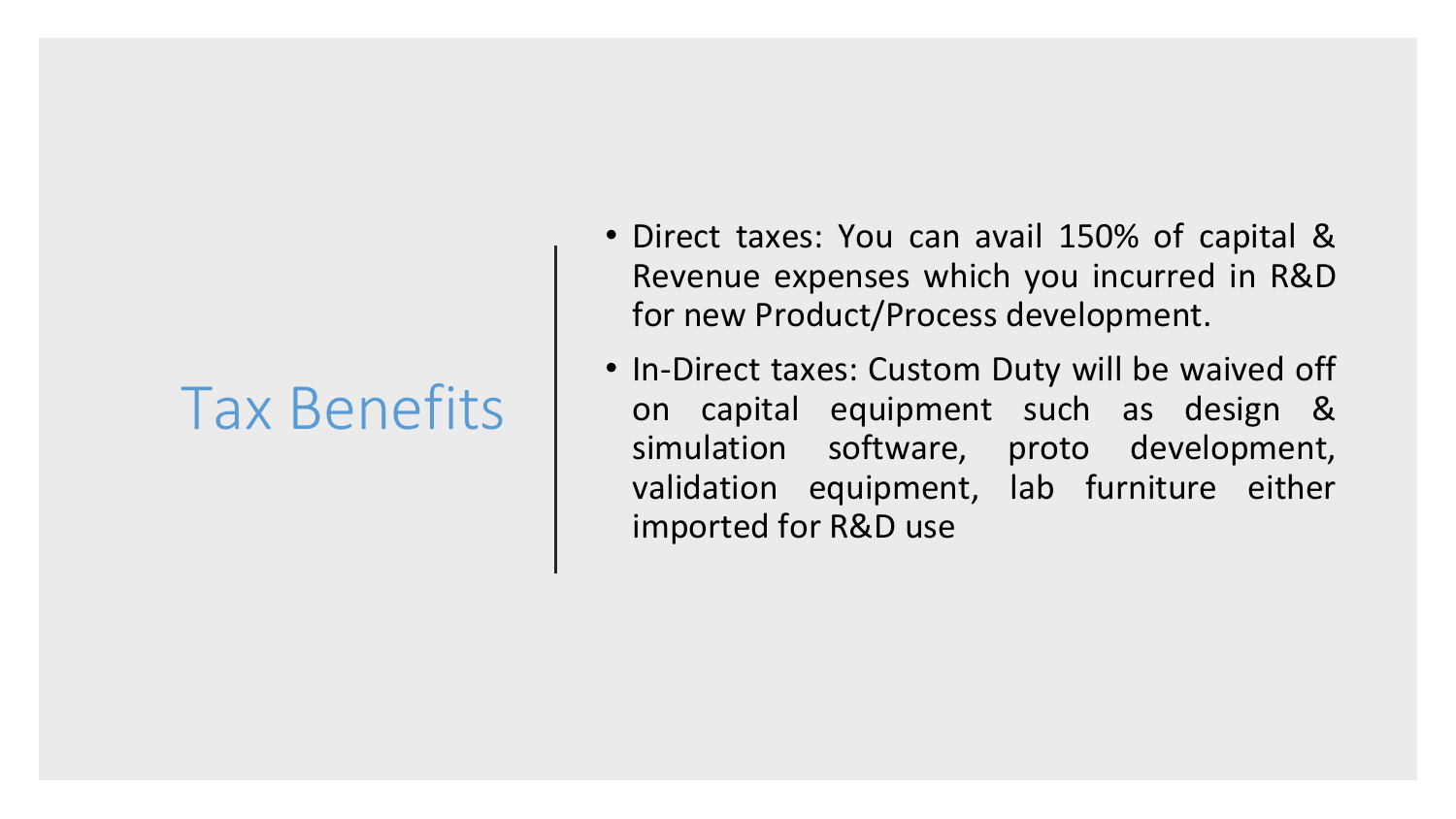### Other Benefits

• Once you are an approved R & D Centre, you are eligible for Grants/soft loans from the Government on Project to Project basis